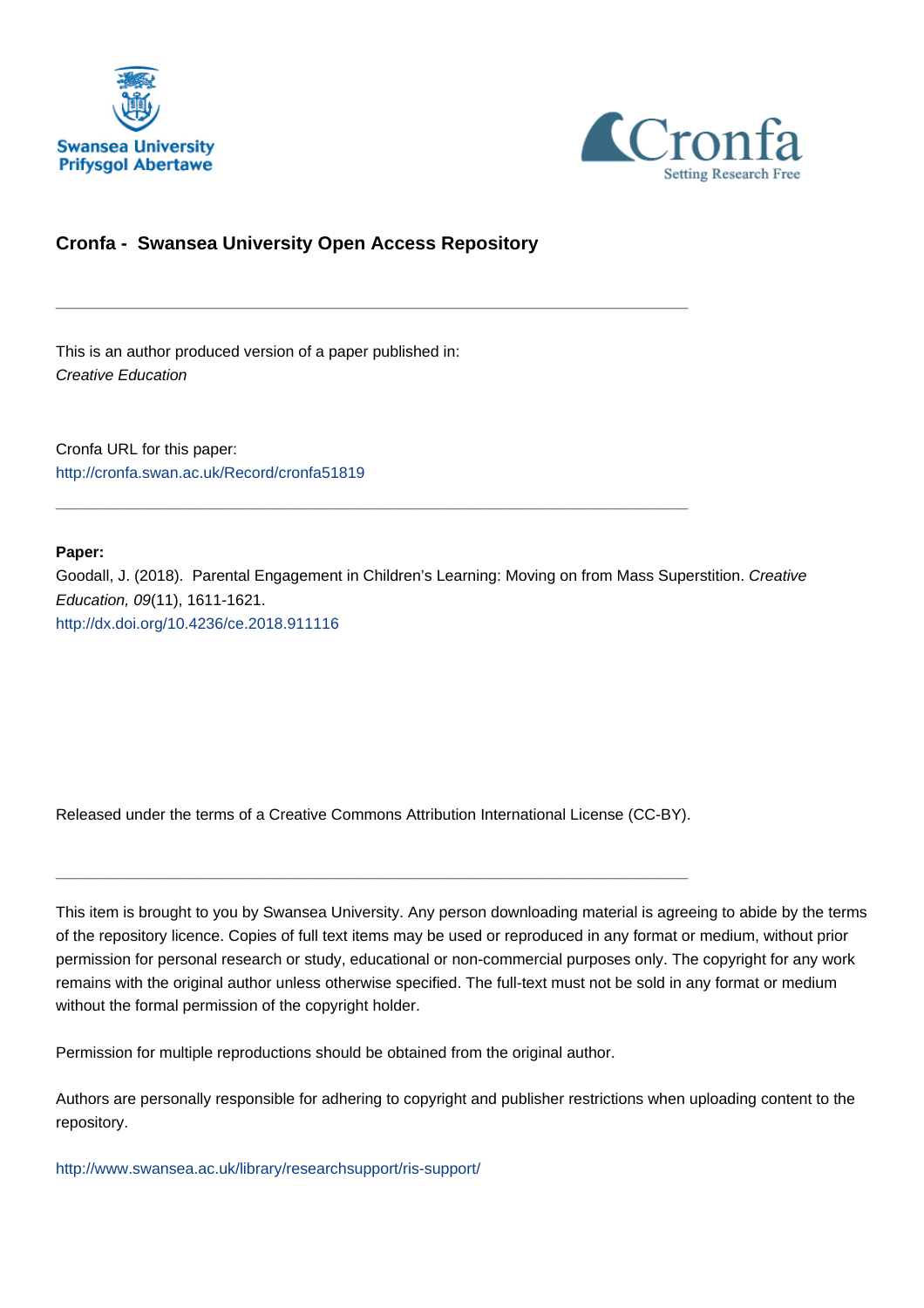

# **Parental Engagement in Children's Learning: Moving on from Mass Superstition**

# **Janet Goodall**

Department of Education, University of Bath, Bath, UK Email: j.s.goodall@bath.ac.uk

How to cite this paper: Goodall, J. (2018). Parental Engagement in Children's Learning: Moving on from Mass Superstition. Creative Education, 9, 1611-1621. https://doi.org/10.4236/ce.2018.911116

Received: July 23, 2018 Accepted: August 28, 2018 Published: August 31, 2018

Copyright © 2018 by author and Scientific Research Publishing Inc. This work is licensed under the Creative Commons Attribution International License (CC BY 4.0).

http://creativecommons.org/licenses/by/4.0/



# **Abstract**

In this article, I build on Goodman's concept of mass superstition, which he applied to the schooling system. Goodman holds that we continue to believe in the value of this system, without clear evidence that it is working. I use this concept to apply the argument to the way the current system deals with parents. In spite of clear indications in the research that parental engagement with children's learning is one of the best means to support educational achievement, particularly for children at risk of failure in the current system, parents are still routinely held at a distance from the learning processes fostered by the school system. I argue for a change to the foundational beliefs of the system, so that schools and families will work in partnership as co-constructors of children's learning.

#### **Keywords**

Parental Engagement in Children's Learning, Schooling Systems, Paul Goodman

# **1. Introduction**

I have written elsewhere (Goodall, 2010) on the concept of superstition, not as a manifestation of ignorance or helplessness, but rather as a considered, human, rational response to a universe which is often perceived as capricious. It may well be true that we have come to understand the mechanisms by which large storms are created and distributed around the globe; however, when one experiences such things personally, the concepts of logic and scientific rigour seem more than a trifle unhelpful. Rather, we attempt to impose order, even when it seems that there is none. We do this by observation, reasoning and (hopeful) application: if a follows  $b \times$  number of times, it is logical to assume that it will continue to do so, even if there is no clear connection between the events.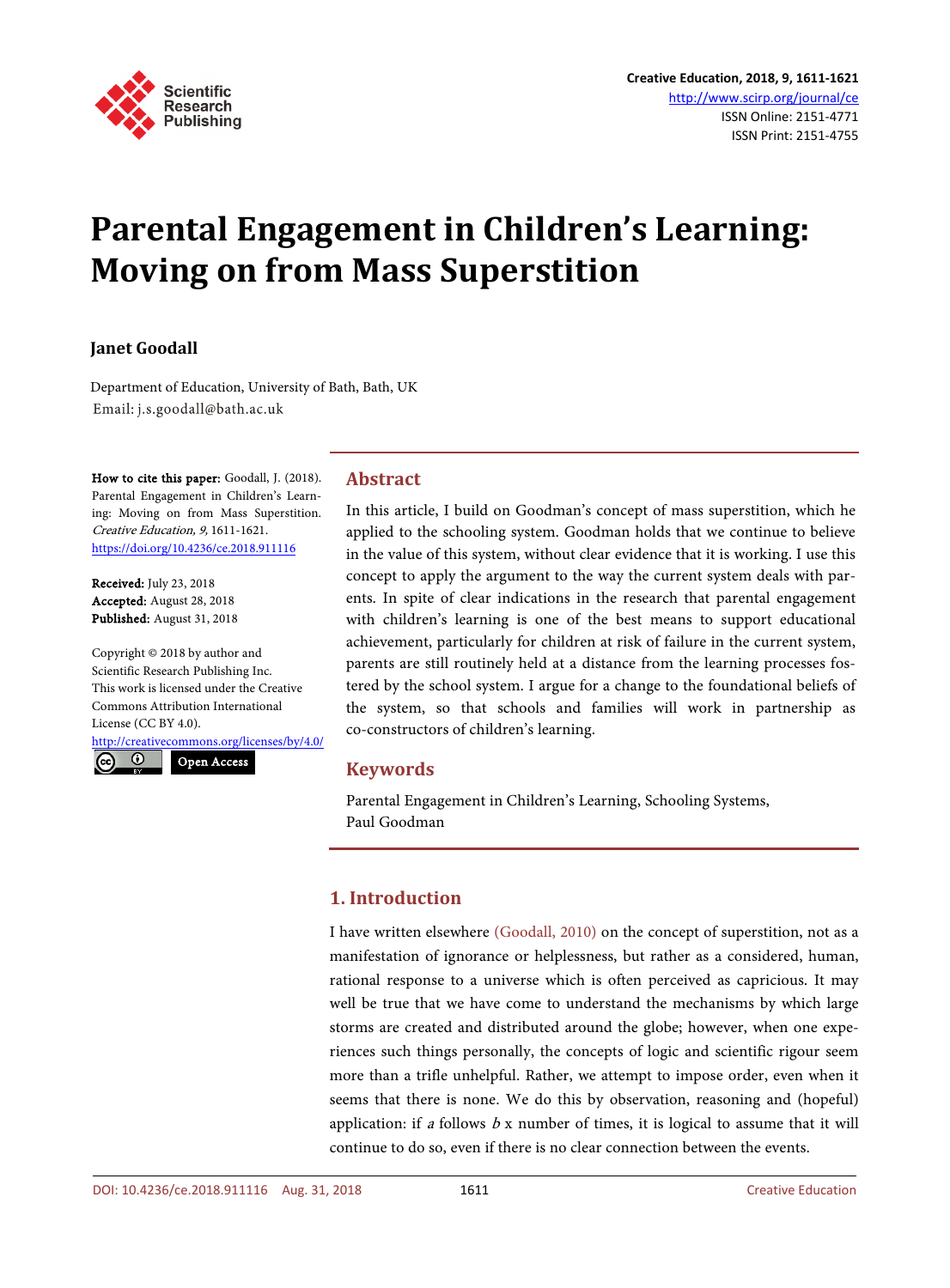I have also written a good deal about the engagement of parents in the learning of their children (Goodall & Vorhaus, 2011; Goodall, 2012; Goodall, 2013a; Goodall, 2013b; Goodall & Montgomery, 2013; Goodall, 2014a; Goodall, 2014b; Goodall, 2015a; Goodall, 2015b; Goodall, 2015c; Goodall & Johnston-Wilder, 2015a; Goodall & Johnston-Wilder, 2015b). In this article, I intend to effect at least a betrothal, if not a marriage, between the concepts of superstition (as hopeful agency) and parental engagement. The minister of this union is Paul Goodman, particularly his work from the early 1970s, Compulsory Miseducation (Goodman, 1971); the acolyte to the marriage is Gramsci's concept of hegemony.

The link between Goodman's work and my own lies in his conceptualisation of the system of state funded education as "mass superstition". He is able to use this term because he relies on an older idea of superstition, which sees superstition as something that humans indulge in because they, in essence, don't know any better (Jarvis, 1980; Roud, 2006), as something that is believed without evidence, and as a valid term for something many (but clearly not all) believe and therefore few argue against.

Goodman sees our societal belief that children need to go to school to be educated as a mass superstition—a collective, unquestioned belief about not only the way things are but about the way they should and must be. Goodman sees the need for education, but seeks to de-couple that need from the system of schooling we have at the moment. He points out that many students feel entirely distanced from the processes of schooling but often shine in other areas. He suggests ways forward within the current system (such scrapping the process of grading at universities and that some universities could insist that prospective students spend at least two years "out in the world", as it were, before entrance) but overall, holds that the system we have now hinges on our superstitious belief that children and young people belong in schools rather than being able to learn in other ways.

On this, I would partially agree with him (Goodall, 2014c; Goodall, 2017); children and young people manifestly do not need to go to school to learn, or even to be educated, although both of these processes undoubtedly can and do take place in schools. I would even agree that children whom we deem to be of "school age" do not need the institution of schools; over 36,000 children in the UK are taught at home, for example (Jeffreys, 2015).

However, I do take issue with other ideas in Goodman's book. Goodman stops short of suggesting that the schooling system needs to be dismantled completely; rather, he suggests some wholesale changes to the system, and that some children and groups could opt out altogether. There is still merit in these ideas even more than 50 years after they were penned. I would propose a different and perhaps more radical solution to a system which is clearly not working well for all of its constituents, as there is a well-known and seemingly unmovable gap in achievement between children from different backgrounds (Save the Children, 2013). I would propose that we keep the framework and change the foundations on which it stands, that we move from a model in which has a clear disconnect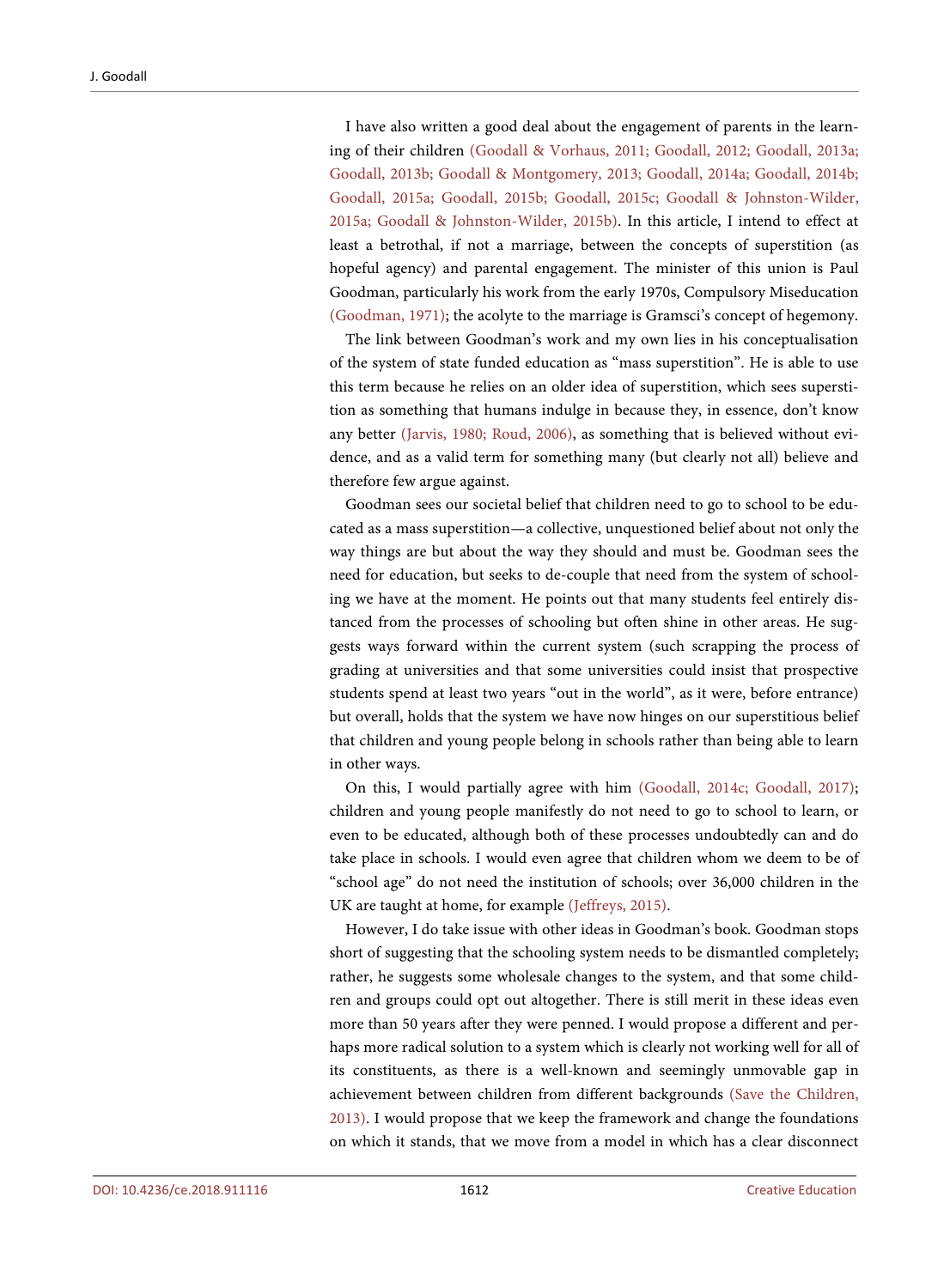between the different areas of children's lives, and move to a model of authentic partnership between families and schools.

More importantly, for superstition to be effective and ingrained, few people can realise that it *would be* possible to argue against these ideas. In this sense, superstitious belief could also be seen as hegemonic belief, based on the ideas of Antonio Gramsci. Gramsci used the concept of hegemony (which he never explicitly defined) to describe why individuals support a societal structure which does not benefit them (Lears, 1985),

The "spontaneous" consent given by the great masses of the population to the general direction imposed on social life by the dominant fundamental group; this consent is "historically" caused by the prestige (and consequent confidence) which the dominant group enjoys because of its position and function in the world of production (Gramsci et al., 1971: p. 145).

In essence, society, or rather, the people who make up a given society, have become convinced that the status quo is just the "way things should be"; "The values of the elite—in our case, the middle class—are internalised as simply the way things are, rather than being seen as elements of a system amenable to change" (Goodall, 2017).

Goodman styles teachers and other people working in and for the school system as "school monks"; I would, unfortunately, be listed among the "school-monks" (nuns?), as my livelihood as a lecturer in Educational Leadership most certainly depends on the existence and continuation of the system. My argument, which I believe to be true, that my interest in the system ultimately turns on improving the life chances of children, would cut no ice with Goodman; it's the system itself that is seen as the problem. He speaks of the "cult of schooling" in which I am, at the very least, an acolyte.

Goodman suggests that many young people react to the strictures of school $ing<sup>1</sup>$  with "reactive stupidity", in which students either disengage from the system or begin to act out the anxieties, fears and anger which have been denied and repressed by the system. He goes on to point out that the ultimate end of the educative process should be enhancing the ability of young people to act wisely and well, on their own initiative (Goodman, 1971). This leads to an ever widening gap between the clerics of schooling and those whose conversion to the system they seek—particularly between the clerics and those who have actively rejected their baptism of scholasticism. This gap remains when students leave the schooling system (successfully or otherwise) as they become adults in the meta system which both produced and enforces the schooling regime (Bronfenbrenner, 1979). 2

<sup>&</sup>lt;sup>1</sup>It should be noted that I am not using "schooling" as a synonym for "education"; the first is a very small subset of the second.

<sup>&</sup>lt;sup>2</sup>It could easily be argued that the monks of schooling form a subcultures parallel to that Goodman discovers among young people—we share a jargon, almost an entirely separate language, we contain within our ranks secrets or at least ideas not understood by people on the outside of the group.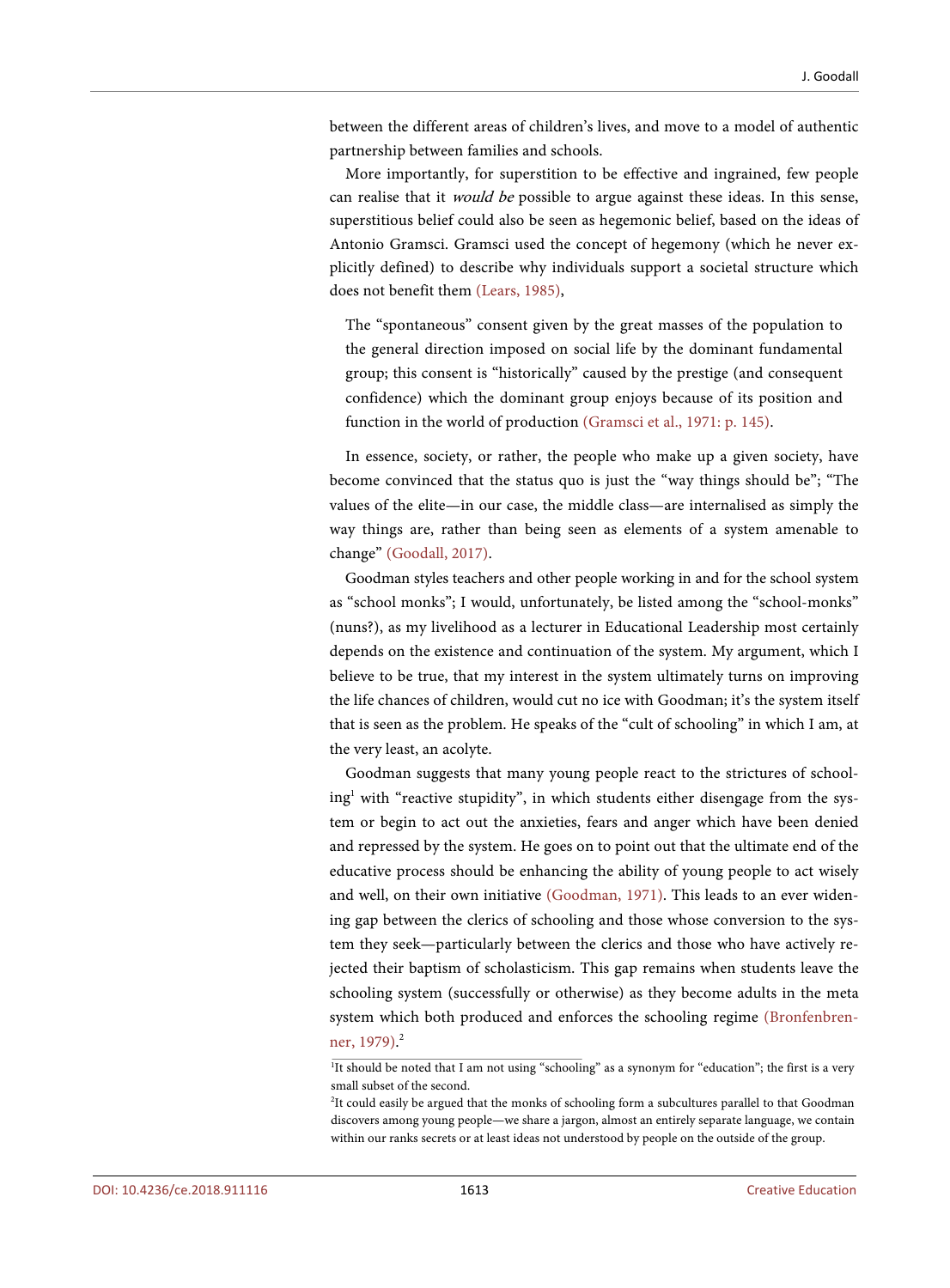I take a different approach, assuming (as one would expect) that the system is salvageable. This doesn't mean that the system is not in need of a fairly radical (word used advisedly) overhaul. I've argued before that radical change is precisely what's needed (Goodall, 2014c), in the high old meaning of the word, signifying a return to one's roots. This too, is such an argument.

At its root, "education" links back to one of two Latin words, either educere, meaning to lead out or to train, or educare, meaning to train or to nourish (Frankena, 1973; Winch & Gingell, 1999). There is a startling difference between the import of these words and the world of schooling as depicted by Goodman (or indeed, by Robinson in his well-known TED talk (Robinson, 2010)), who both present schooling as essentially static, with children in banks of rows, all learning the same material, at the same time, for the same embedded and ultimately incomprehensible reasons. This relates much more to the concept of training than to that of nourishing, or leading out of anything whatsoever. Schooling, as seen in these conception, uses what Freire called a banking model of education (Freire, 1970), in which knowledge is transferred more or less directly from teacher to student, with little input or even interest from the latter. (I would suggest that today, this picture is far more accurate a description of a university, rather than a school classroom). School, as well, derives from a root which presents a radically (sic) different scenario than that which takes place all too often. The word comes from an Old English root, which mean philosophy or lecture place (the second meaning might be closer to reality) (OED, 2016).

The original idea of education and schooling, then, was to support, to scaffold learning, in particular areas and for particular purposes (Sidorkin, 2011). And, to a great extent, we have returned to this idea, at least in relation to our children, in part due to the work of Goodman and others, who forced us (as a society) to reconsider how our children experience schooling. We have, as a society and as a system, moved much closer to Dewey's ideas of schooling as learning for life (Dewey, 1897; Dewey, 1916), and away from the regimented, rote based classroom against which Goodman, Freire and Montessori reacted. In this sense, I do not agree with Goodman that our schooling system represents a mass superstition, a societal belief in that which simply is not true. We have not yet achieved Goodman's ideal of mass education, which would be about educators passing on previous learning, and supporting criticality, with the aim of producing young people who would be able to function freely and well in society (Goodman, 1971).

This is not, however, an argument that the system is entirely fit for purpose, or serves all children equally well; while 22% of secondary schools are still being judged to require improvement or be inadequate (Ofsted, 2016), and while we still have large gap between children from different socio-economic backgrounds (Social Mobility and Child Poverty Commission, 2015), arguments for perfection, or even adequacy, of the system cannot be sustained.

I cannot agree that our schooling system is based on an essentially flawed idea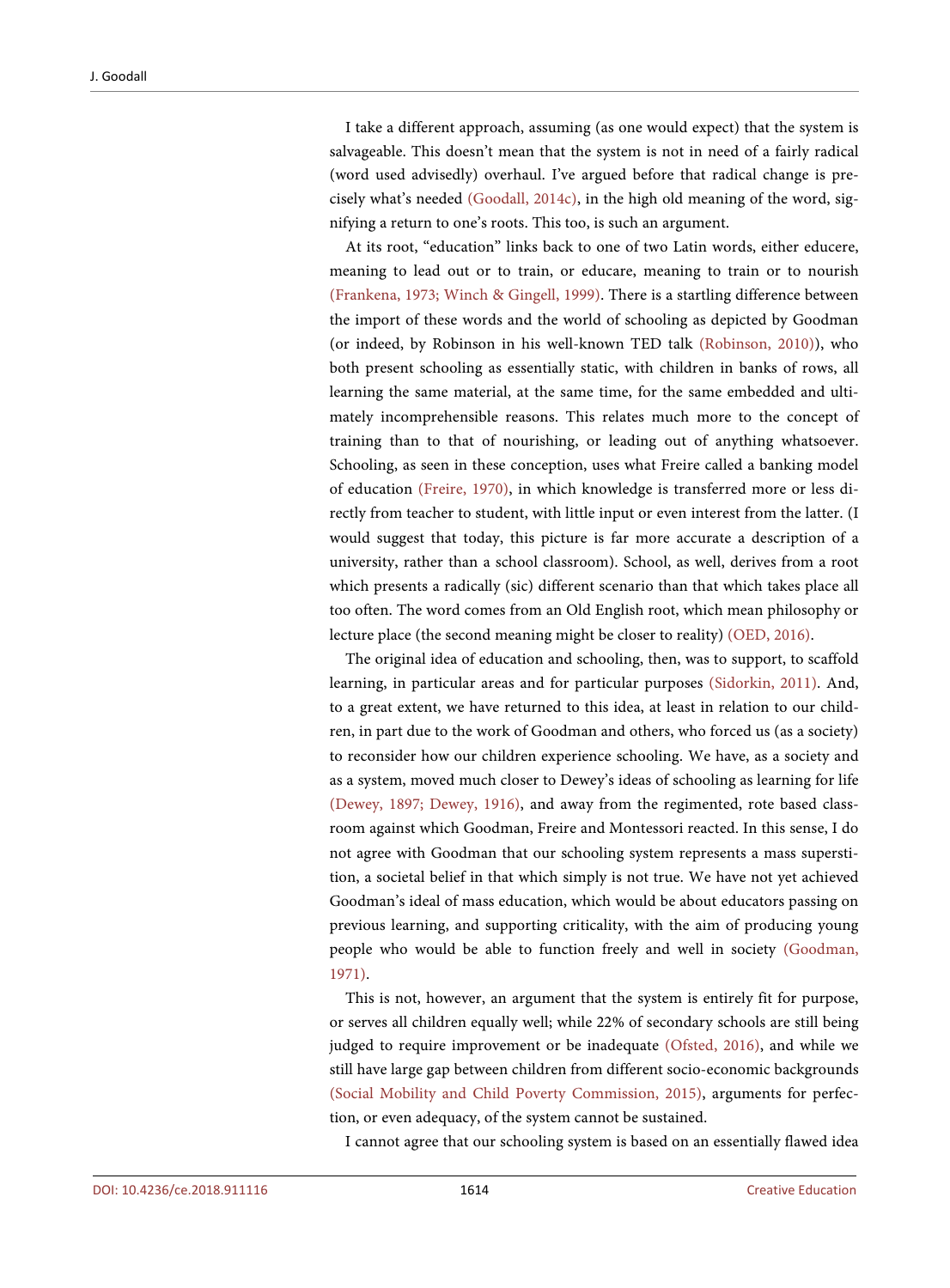or that it would not be possible to make it fit for the purposes we envision for it, that is, the mass schooling of our children and young people. This does not mean that we are superstition free in relation to schooling. We do not yet operate in a purely rational way, as much as we might like to believe this to be the case.

We have known for a good many years that parental engagement with children's learning represents one of the best ways to support children's learning in and out of school (Fan & Chen, 2001; Desforges & Abouchaar, 2003; Jeynes, 2007; Fan & Williams, 2010; Jeynes, 2012); this case does not really need to be made yet again. When parents engage with their children's learning, particularly out of school, there are very likely to be increases in attendance, behaviour in school improves, homework return rates go up and, overall, children's achievement tends to improve (Fan & Chen, 2001; Jeynes, 2007; Fan & Williams, 2010; Goodall & Vorhaus, 2011; Jeynes, 2012). This tends to be the case across groups not just among the middle classes, who already benefit well from the schooling system.

There is no need here to reproduce the arguments showing the value of parental engagement with children's learning. Rather, I wish to try to sift the discourse around the engagement of parents from engaging with schools (which is good but not as useful as other forms of engagement) to engagement with children's learning, which takes place mainly at home (or in the car, or on the bus…) (OECD, 2012; Goodall & Montgomery, 2013).

When I speak to schools and school leaders about engaging parents, almost invariably I receive one bit of information and am asked one question: the percentage of parents who come to school for parents' evenings, is the information, and the question, in one form or another is, "how do I get the rest to come in?" This reflects a continuing belief—a superstition, if you will—that what is important is "getting parents in" or to put it more colloquially, "bums on seats".

I believe this amounts to a fairly clear case of superstition, a least according to the definition given above, as I shall demonstrate below in reference to the elements listed.

Merriam-Webster (Merriam-Webster, 2017) gives the following definition of superstition: "a belief or practice resulting from ignorance, fear of the unknown, trust in magic or change, or a false conception of causation"; I would argue that this definition is an accurate depiction of the schooling system, or more precisely, of an area of practice within the schooling system today, that area being the way that many school staff deal with the concept of parental engagement with children's learning.

#### **2. Ignorance**

The first of these elements is "ignorance", which might be better expressed as a gap between the research literature and practitioners in schools. While an increasing number of peer reviewed articles are available through open access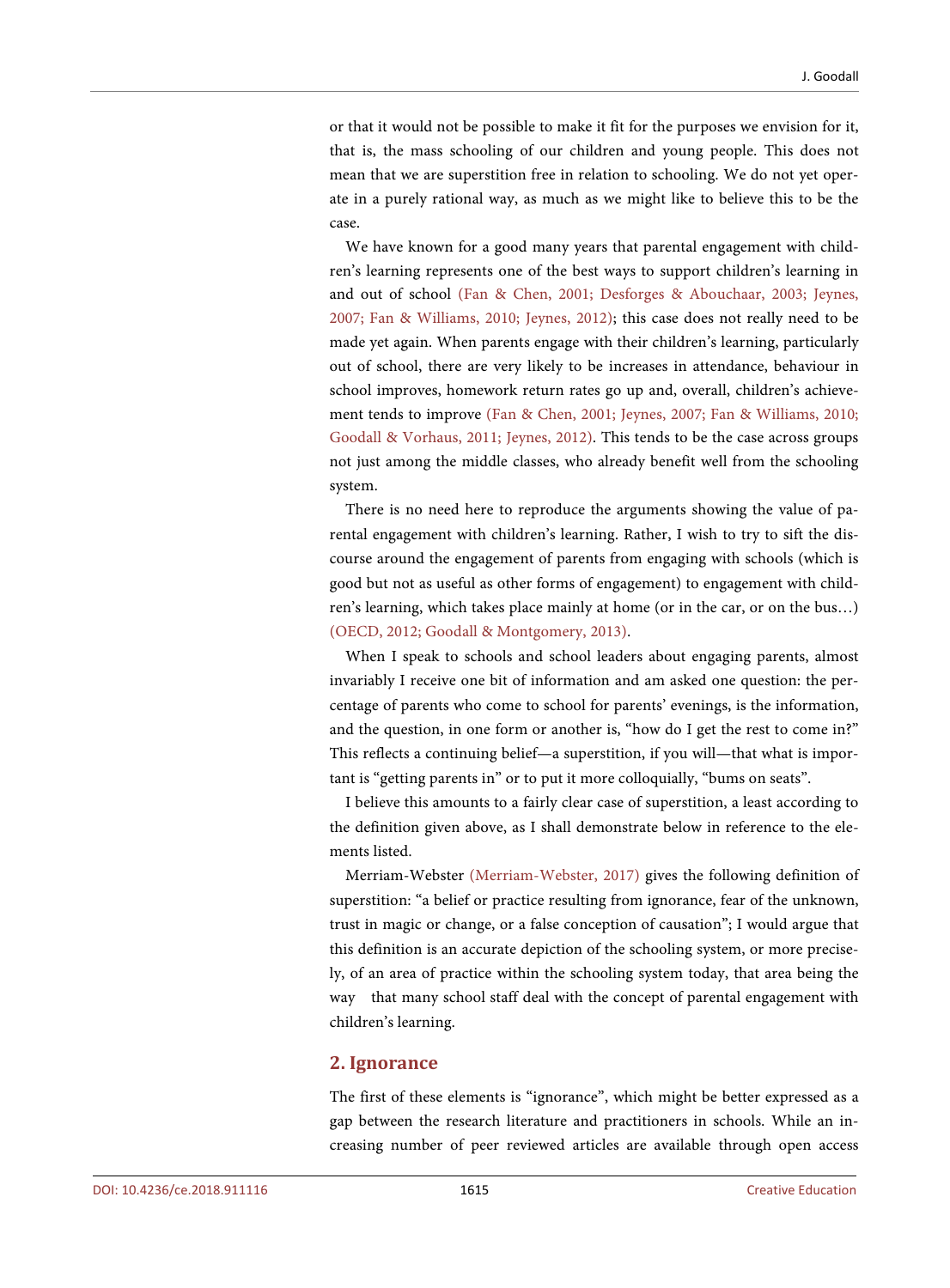routes, many still reside behind pay walls at least for a period of time. Add this to the heavy workload of teachers in England (Sellen, 2016), and it is hardly surprising that the results published in journals are not commonly accessed by school staff. The discourse of "hard to reach" parents and families has been roundly challenged in the literature (Lears, 1985; Crozier, 1999; Crozier & Davies, 2007) but is still very common in schools (Campbell, 2011). Again, for a number of years, it has been known in the literature that the attitude toward learning in the home is of great importance, (Desforges & Abouchaar, 2003; Sylva et al., 2008a; Sylva et al., 2008b) yet this is often missing in the school based discourse, which tends to centre around parents helping the school (Goodall, 2017). There is a gap, then, between common beliefs in schools—that the aim of parental involvement is to get parents into school—and the findings in the literature—that the aim should be to increase engagement in the home. I do not mean to suggest willful ignorance on the part of school staff, but it must certainly be acknowledged that the information from the research literature does not seem to be filtering through to school staff.

#### **3. Fear of the Unknown**

There is often a gap between parents and school staff in relation to experience, to social class, even to language. Parents have reported that school staff do not understand their families' context (Crozier, 1999; Crozier, 2001; Harris & Goodall, 2008) and the literature has shown that interventions to support parents are more likely to succeed when they accord with parental values and mores (which is very difficult for school staff to arrange without knowledge thereof) (Goodall & Vorhaus, 2011). Particularly in areas where parents face economic challenges, or do not come from the same background as school staff, this gap is likely to continue. Previous research has found that this lack of similar experience can lead to distrust between teachers and families (Crozier, 1999; Crozier, 2001).

There are at least two ways hegemony can be seen to be at play here. The first is the simple assumption which runs through this entire debate that the solution to the achievement gap is to be found in schools. Although work within schools clearly has not continued to narrow the gap, we continue to base our work there, simply because we rarely consider that there could be another way to approach the issue.

Secondly, due to the lack of diversity in the UK school teaching force, and the status of the schooling system as very much a part of the established order (schools are funded by and inspected by the state), it is perhaps understandable that hegemonic ideas of "what should be" pervade schools (Sue, 2004; Ule et al., 2015). This has been shown to apply to the area of parental engagement: there are ideas of what "good parenting" looks like, and who is capable of providing this. Parents who come from cultures which differ from those of the majority of teachers have found that their support for their children may be underappreciated or even disregarded (Crozier, 2001). Hegemonic ideas, almost by definition, are rarely questioned or even separated out as individual concepts; this ap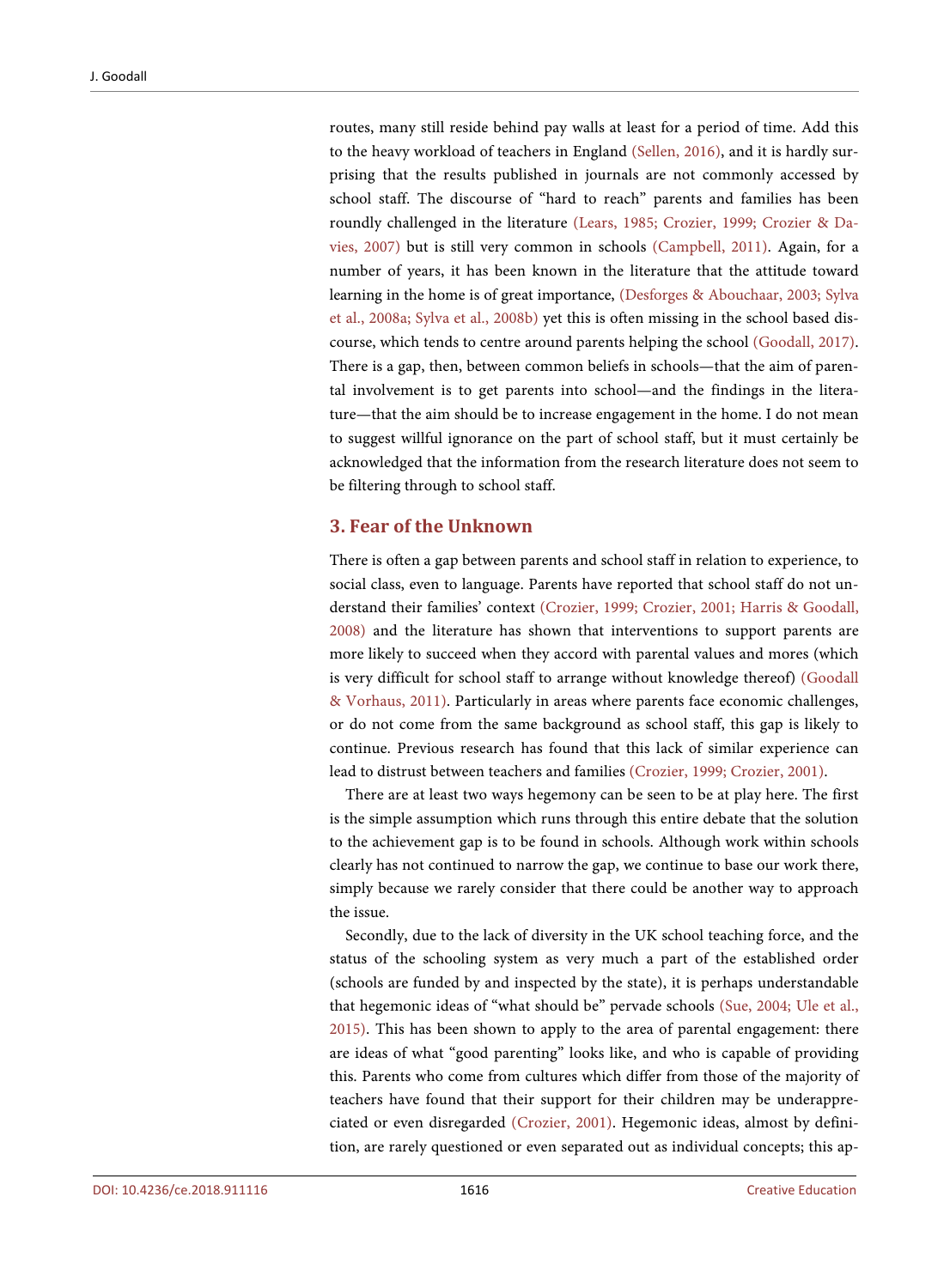pears to be the case for how parental engagement is seen by many school staff. All of this adds up to a lack of knowledge and trust on both sides, so that neither parents nor school staff experience the other as partners, in supporting the learning of the child that they have in common.

#### **4. Trusting in Magic or Chance**

I would argue that our continued attempt to close the achievement gap and raise attainment by focusing on work in schools amounts certainly to superstition and in some ways to a belief in magic, or at the very least, to magical thinking. Magical thinking may be defined as "beliefs that defy culturally accepted laws of causality" (Einstein & Menzies, 2004: p. 539). Even though the literature is clear that many of the mechanisms currently in use have little or no effect on what we're attempting to change (See & Gorard, 2014; Huat See & Gorard, 2015), we insist on continuing to apply such solutions.

It's often said that the definition of madness is to expect new outcomes from repeated actions; it may be that this particular form of madness is a form of magical thinking, or the other way around. What it most certainly is not, however, is either logical or, more importantly, effective for supporting our children's learning.

Politicians and policy makers, as well, continue to see schools as the locus of change. Schools are amenable to policy dictates, and accountable to outside bodies in a way that families are not, and unless our system changes radically, cannot be made to be. However, calls have already been made (Social Mobility and Child Poverty Commission, 2015) for the government to begin to move beyond schools and begin supporting and discussing family engagement with learning. There have been some moves in this direction such as the trial of a universal offer of parenting programmes (Lindsay et al., 2010; Cullen et al., 2013). However, these are aimed at the parents of pre-school children, which leaves the majority of children without this form of support.

We continue to ignore the most valuable lever to increase attainment and reduce the achievement gap, in favour of continuing to do things which are not working. Schools have done a very great deal (Save the Children, 2013) but the remaining gap needs a different solution. It is not clear why the findings of more than 20 years of research about the value of parental engagement which children's learning has for the most part been ignored in school processes and policies. It is easy to find proximal reasons, such as the lack of emphasis on this engagement in initial and continuing teacher training, but this still begs the question as to why it is not given more prominence.

It would seem likely that one explanation, perhaps the main one is a false concept of causation.

#### **5. A False Concept of Causation**

This brings me to the final element of the definition of superstition: a false conception of causation. In the usual run of superstition, this occurs when we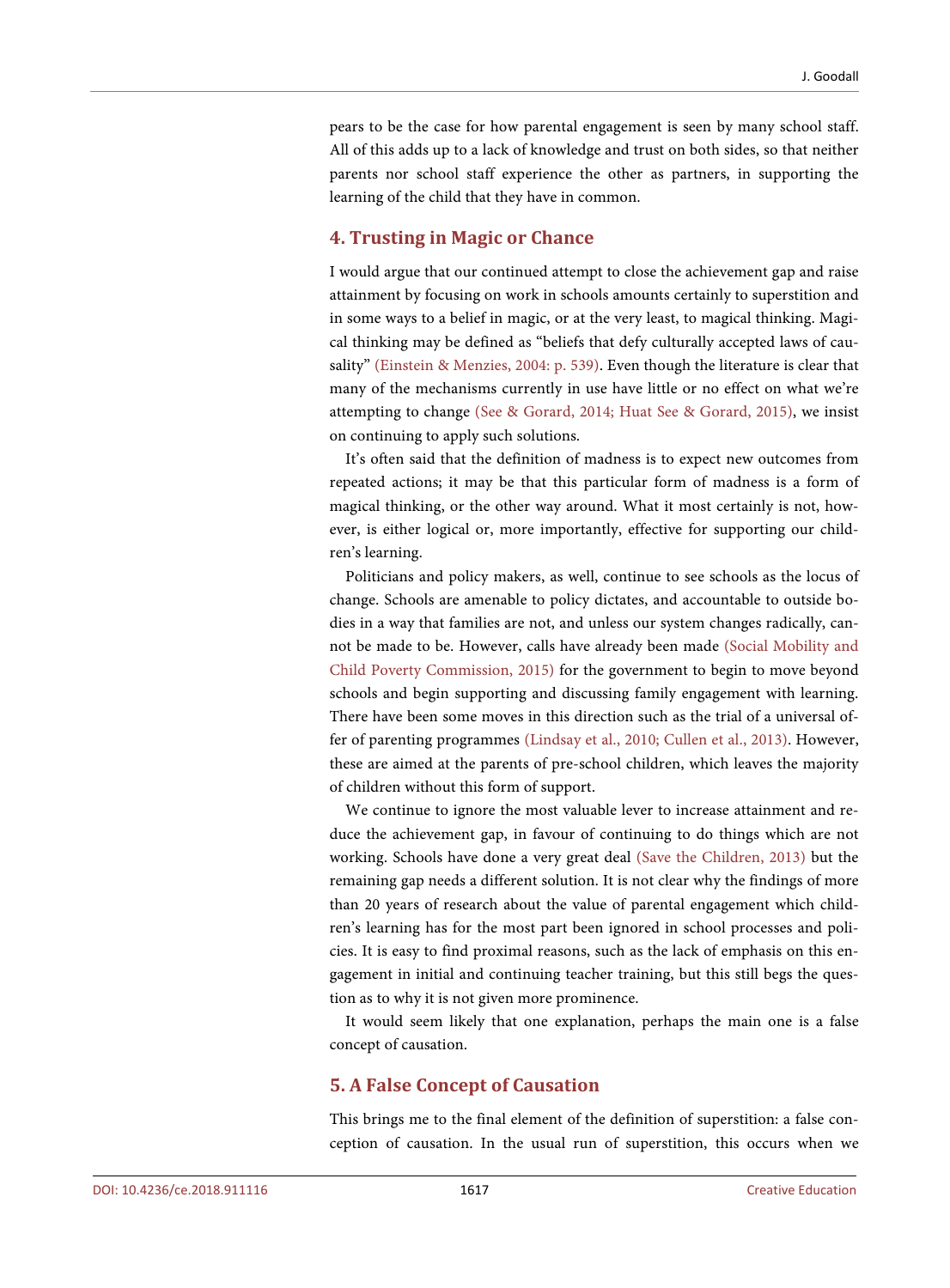attribute outcomes to inputs, when in point of fact the two are not causally connected, such as having good or bad luck after seeing a black cat cross our path.

In relation to parental engagement, the false causality is an assumed link between greater input by school staff, or changes in policy affecting school staff, between school staff and a narrowing of the achievement gap. The causal link here is missing; however dedicated and professional school staff may be, 80% of the achievement gape relates to issues outside the school gate (Rasbash et al., 2010). The link which must be made is that between parents and the learning of their children. As the research has made clear, it is here that we can begin to address, and to close, the achievement gap.

Almost two thirds of the British population rate themselves as at least mildly superstitions (Wiseman, 2003). When it comes to avoiding (or seeking out) particularly coloured felines during one's daily constitutional, such superstition is neither here nor there. We cannot, however, afford to continue to make decisions which affect the schooling of millions of children on the basis of ignorance, fear of the unknown, trust in magical ideas or the outcomes of false causality. We must go forward following a course based on rational thought and reliable research and move to support parental engagement with children's learning, especially for pupils at risk of under achievement.

We need to steer away from both the course of madness (expecting new results from old actions) and the imposition of actions which have little or no evidence base. Rather, we need to put into place actions which have been shown to be effective (Huat See & Gorard, 2015). We are dealing with the educative and life chances of generations of children. They deserve not superstition, magical thinking and the works of madness, but rather logic, sense, and evidence based action.

In doing this, in taking account of the messages of research and putting them into practice, we can move from the older view of superstition given by Goodman, in relation to our schooling system, and move to a stance of hopeful human agency, of actions based on firm foundations. We still can't be absolutely certain of the outcome of particular interventions because each situation, each child is different. These differences have not, however, precluded great innovations in teaching to the benefit of students; I can only believe (on the basis of good evidence, rather than ignorance or flawed causality) that this will be the case if we, as a system, can move forward in supporting parents' engagement with their children's learning.

#### **Conflicts of Interest**

The author declares no conflicts of interest regarding the publication of this paper.

#### **References**

Bronfenbrenner, U. (1979). The Ecology of Human Development: Experiments by Nature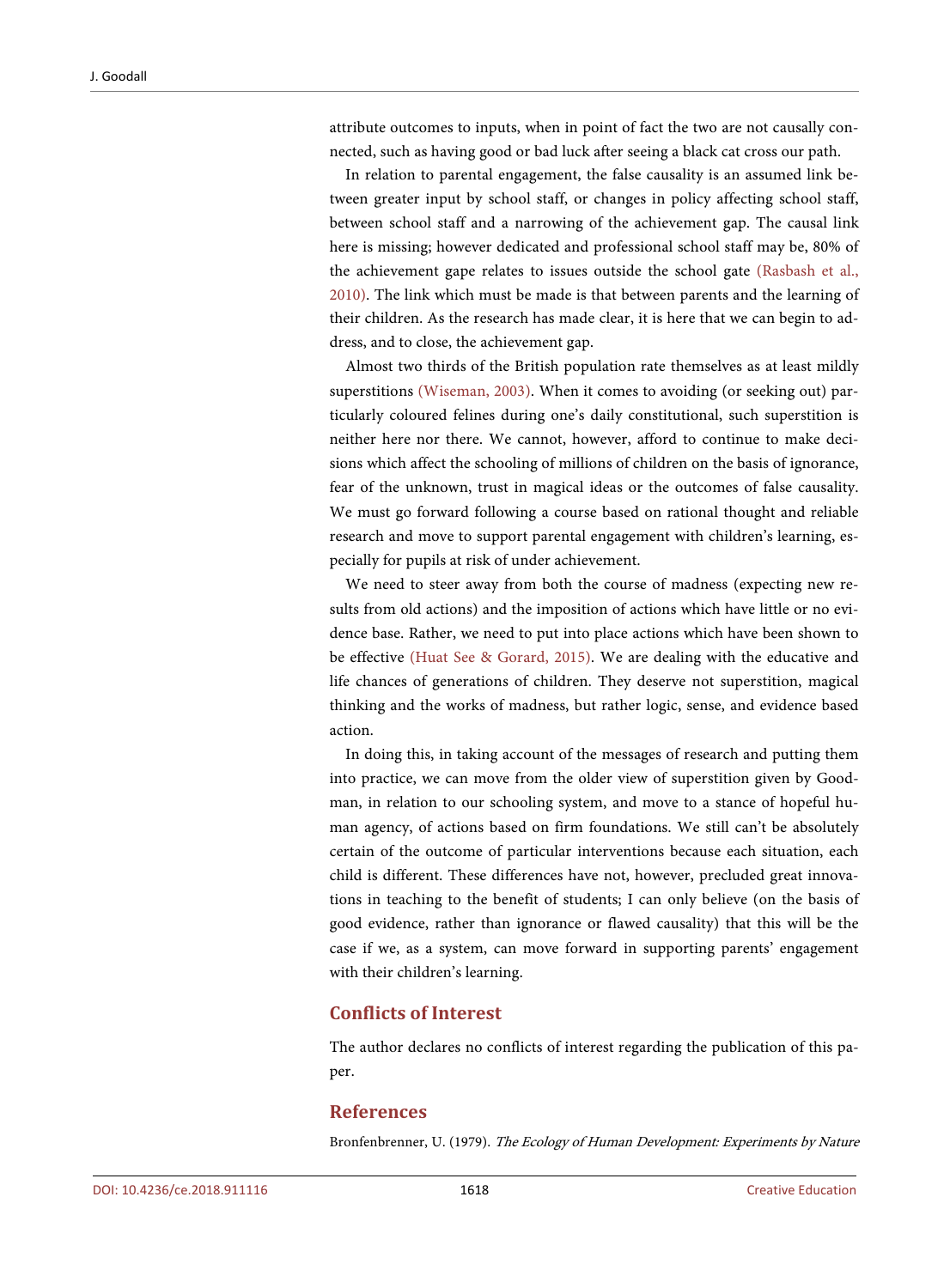and Design. Cambridge: Harvard University Press.

- Campbell, C. (2011). How to Involve Hard-To-Reach Parents: Encouraging Meaningful Parental Involvement with Schools. Nottingham: National College for Teaching and Leadership.
- Crozier, G. (1999). Is It a Case of "We Know When We're Not Wanted?" The Parents' Perspective on Parent-Teacher Roles and Relationships. Educational Research, 41, 315-328. https://doi.org/10.1080/0013188990410306
- Crozier, G. (2001). Excluded Parents: The Deracialisation of Parental Involvement. Race Ethnicity and Education, 4, 329-341. https://doi.org/10.1080/13613320120096643
- Crozier, G., & Davies, J. (2007). Hard to Reach Parents or Hard to Reach Schools? A Discussion of Home-School Relations, with Particular Reference to Bangladeshi and Pakistani Parents. British Educational Research Journal, <sup>33</sup>, 295-313. https://doi.org/10.1080/01411920701243578
- Cullen, M. A., Cullen, S., Strand, S., Bakopoulou, I., Lindsay, G., Brind, R., Pickering, E., Bryson, C., & Purdon, S. (2013). CANparent Trial Evaluation: First Interim Report. London: Department of Education.
- Desforges, C., & Abouchaar, A. (2003). The Impact of Parental Involvement, Parental Support and Family Education on Pupil Achievement and Adjustment: A Literature Review. London: Department of Education and Skills.
- Dewey, J. (1897). My Pedagogic Creed. http://dewey.pragmatism.org/creed.htm
- Dewey, J. (1916). Democracy and Education. London: The Macmillan Company. https://www.gutenberg.org/files/852/852-h/852-h.htm
- Einstein, D. A., & Menzies, R. G. (2004). The Presence of Magical Thinking in Obsessive Compulsive Disorder. Behaviour Research and Therapy, 42, 539-549. https://doi.org/10.1016/S0005-7967(03)00160-8
- Fan, W., & Williams, C. M. (2010). The Effects of Parental Involvement on Students' Academic Self-Efficacy, Engagement and Intrinsic Motivation. Educational Psychology, <sup>30</sup>, 53-74. https://doi.org/10.1080/01443410903353302
- Fan, X., & Chen, M. (2001). Parental Involvement and Students' Academic Achievement: A Meta-Analysis. Educational Psychology Review, 13, 1-22. https://doi.org/10.1023/A:1009048817385
- Frankena, W. K. (1973). Education. In P. P. Wiener (Ed.), Dictionary of the History of Ideas: Studies of Selected Pivotal Ideas (p. 2). New York: Charles Scribner's Sons.
- Freire, P. (1970). Pedagogy of the Oppressed. London: Penguin Books.
- Goodall, J. (2010). Superstition and Human Agency. Implicit Religion, 13, 307-318. https://doi.org/10.1558/imre.v13i3.307
- Goodall, J. (2012). Parental Engagement to Support Children's Learning: A Six Point Model. School Leadership & Management, 33, 1-18.
- Goodall, J. (2013a). Parental Belief and Parental Engagement: How Do They Interact? Journal of Beliefs & Values, 34, 87-99. https://doi.org/10.1080/13617672.2013.759352
- Goodall, J. (2013b). School-Home Communication: Texting. Bath: University of Bath.
- Goodall, J. (2014a). Engaging Parents to Raise Achievement. School Leadership Today, 63, 56-60.
- Goodall, J. (2014b). Re-Thinking Engagement. In Schools of Tomorrow (Ed.), Growing Engagement: Re-Imagining Relationships between Schools, Families and Communities (pp. 10-18). Peterborough: Schools of Tomorrow.
- Goodall, J. (2014c). Re-Thinking Engagement. In Schools of Tomorrow (Ed.), Growing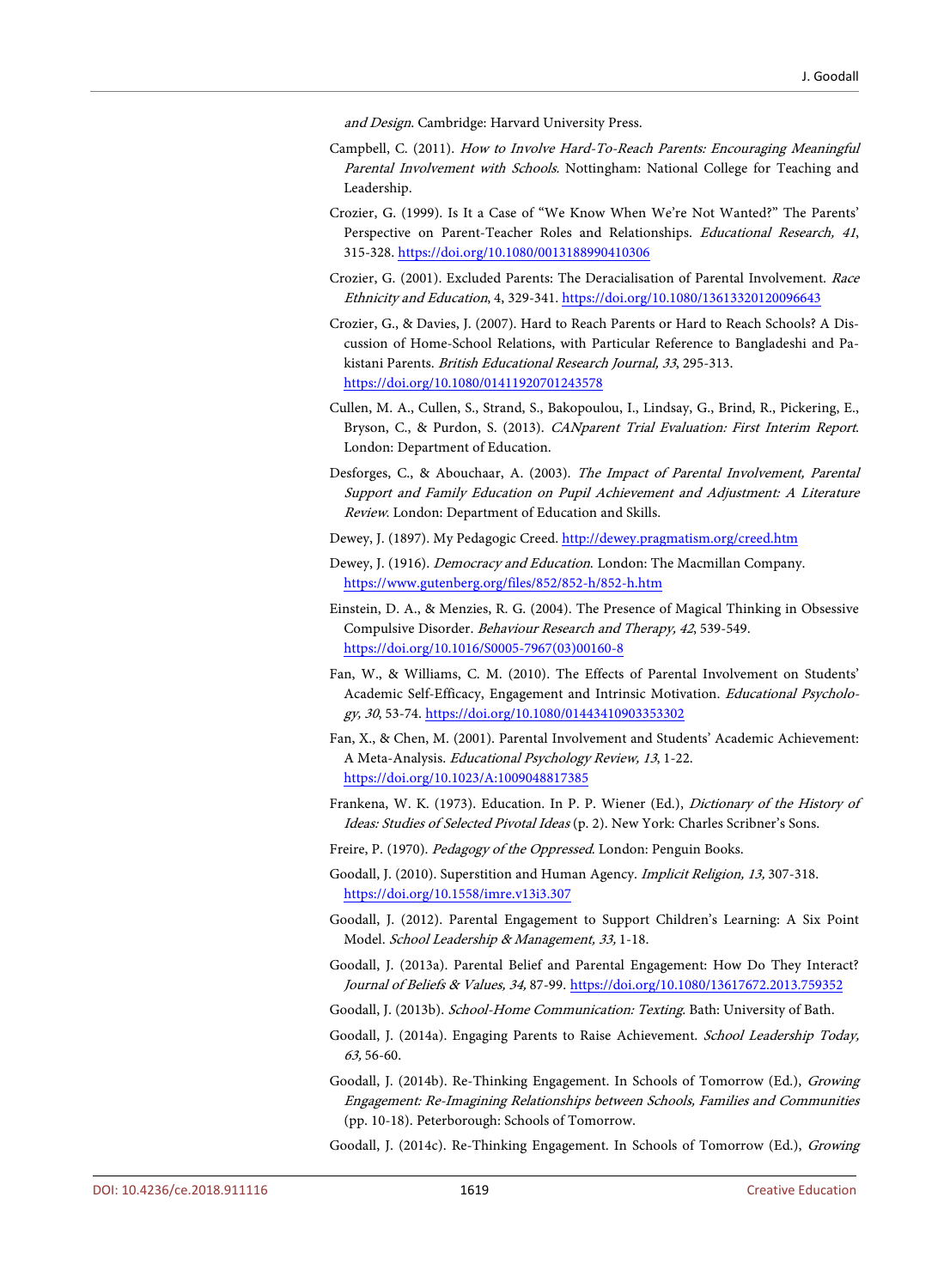Engagement: Re-Imagining Relationships between Schools, Families and Communities (Vol. 2, pp. 11-19). Peterborough: Schools of Tomorrow.

Goodall, J. (2015a). Are Ofsted's School Inspections Leaving Parents at the Periphery?

- Goodall, J. (2015b). Leading Parent Partnership Award Recertification—Results.
- Goodall, J. (2015c). Ofsted's Judgement of Parental Engagement a Justification of Its Place in Leadership and Management.
- Goodall, J. (2017). Narrowing the Achievement Gap: Parental Engagement with Children's Learning Creating a Learning-Centred Schooling System. London: Routledge.
- Goodall, J., & Johnston-Wilder, S. (2015a). Learned Helplessness and Maths Resilience. Bath: University of Bath.
- Goodall, J., & Johnston-Wilder, S. (2015b). Overcoming Mathematical Helplessness and Developing Mathematical Resilience in Parents: An Illustrative Case Study. Creative Education, 6, 526-535.
- Goodall, J., & Montgomery, C. (2013). Parental Involvement to Parental Engagement: A Continuum. Educational Review, 66, 399-410.
- Goodall, J., & Vorhaus, J. (2011). Review of Best Practice in Parental Engagement. London: Department of Education.
- Goodman, P. (1971). Compulsory Miseducation. London: Penguin.
- Gramsci, A., Nowell-Smith, G., & Hoare, Q. (1971). Selections from the Prison Notebooks of Antonio Gramsci. New York, NY: International Publishers.
- Harris, A., & Goodall, J. (2008). Do Parents Know They Matter? Engaging All Parents in Learning. Educational Research, 50, 277-289. https://doi.org/10.1080/00131880802309424
- Huat See, B., & Gorard, S. (2015). The Role of Parents in Young People's Education—A Critical Review of the Causal Evidence. Oxford Review of Education, 41, 346-366. https://doi.org/10.1080/03054985.2015.1031648
- Jarvis, P. (1980). Towards a Sociological Understanding of Superstition in Les religions de la classe ouvrière. Social Compass, 27, 285-295.
- Jeffreys, B. (2015). Rising Numbers of Pupils Home Educated. BBC News.
- Jeynes, W. (2012). A Meta-Analysis of the Efficacy of Different Types of Parental Involvement Programs for Urban Students. Urban Education, 47, 706-742. https://doi.org/10.1177/0042085912445643
- Jeynes, W. H. (2007). The Relationship between Parental Involvement and Urban Secondary School Student Academic Achievement: A Meta-Analysis. Urban Education, 42, 82-110. https://doi.org/10.1177/0042085906293818
- Lears, T. J. (1985). The Concept of Cultural Hegemony: Problems and Possibilities. The American Historical Review, 90, 567-593. https://doi.org/10.2307/1860957
- Lindsay, G., Strand, S., & Cullen, M. A. (2010). Parenting Early Intervention Programme. 2nd Interim Report.

Merriam-Webster (2017). Superstition Merriam-Webster Online Dictionary.

- OECD (2012). Let's Read Them a Story! The Parent Factor in Education. Paris: PISA, OECD Publishing.
- OED (2016). School. Oxford English Dictionary. http://www.oxforddictionaries.com/definition/english/school
- Ofsted (2016). The Annual Report of Her Majesty's Chief Inspector of Education, Children's Services and Skills 2015/16. London.